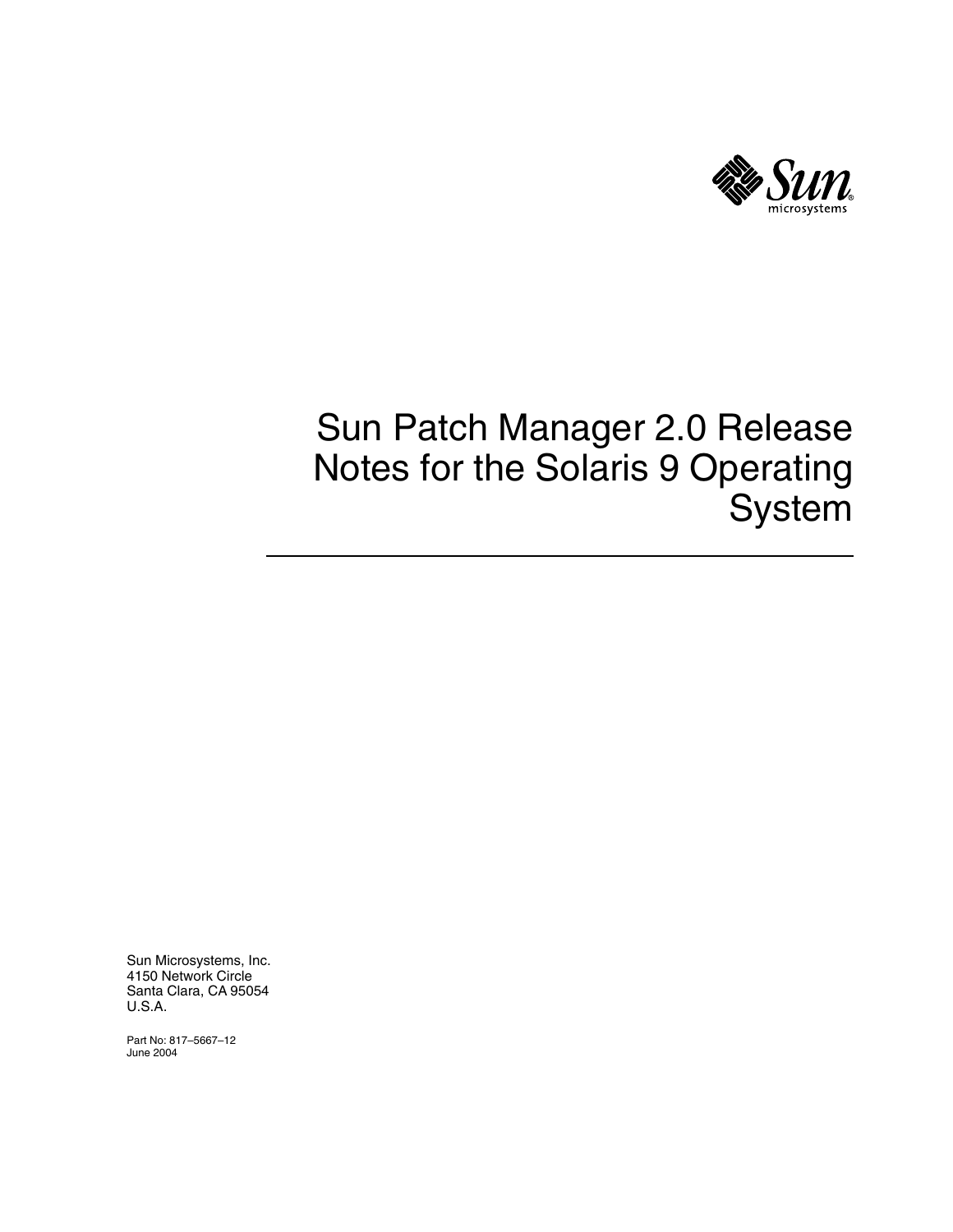Copyright 2004 Sun Microsystems, Inc. 4150 Network Circle, Santa Clara, CA 95054 U.S.A. All rights reserved.

This product or document is protected by copyright and distributed under licenses restricting its use, copying, distribution, and decompilation. No part of this product or document may be reproduced in any form by any means without prior written authorization of Sun and its licensors, if any.<br>Third-party software, including font technology, is copyrighted and licensed

Parts of the product may be derived from Berkeley BSD systems, licensed from the University of California. UNIX is a registered trademark in the U.S. and other countries, exclusively licensed through X/Open Company, Ltd.

Sun, Sun Microsystems, the Sun logo, and Solaris are trademarks, registered trademarks, or service marks of Sun Microsystems, Inc. in the U.S. and<br>other countries. All SPARC trademarks are used under license and are tradem Navigator are trademarks or registered trademarks of Netscape Communications Corporation.

The OPEN LOOK and Sun™ Graphical User Interface was developed by Sun Microsystems, Inc. for its users and licensees. Sun acknowledges the pioneering efforts of Xerox in researching and developing the concept of visual or graphical user interfaces for the computer industry. Sun holds a<br>non-exclusive license from Xerox to the Xerox Graphical User Interface, wh and otherwise comply with Sun's written license agreements.

U.S. Government Rights – Commercial software. Government users are subject to the Sun Microsystems, Inc. standard license agreement and applicable provisions of the FAR and its supplements.

DOCUMENTATION IS PROVIDED "AS IS" AND ALL EXPRESS OR IMPLIED CONDITIONS, REPRESENTATIONS AND WARRANTIES,<br>INCLUDING ANY IMPLIED WARRANTY OF MERCHANTABILITY, FITNESS FOR A PARTICULAR PURPOSE OR NON-INFRINGEMENT, ARE<br>DISCLAIM

Copyright 2004 Sun Microsystems, Inc. 4150 Network Circle, Santa Clara, CA 95054 U.S.A. Tous droits réservés.

Ce produit ou document est protégé par un copyright et distribué avec des licences qui en restreignent l'utilisation, la copie, la distribution, et la décompilation. Aucune partie de ce produit ou document ne peut être reproduite sous aucune forme, par quelque moyen que ce soit, sans<br>l'autorisation préalable et écrite de Sun et de ses bailleurs de licence, s'il y en a. L

Des parties de ce produit pourront être dérivées du système Berkeley BSD licenciés par l'Université de Californie. UNIX est une marque déposée aux Etats-Unis et dans d'autres pays et licenciée exclusivement par X/Open Company, Ltd.

Sun, Sun Microsystems, le logo Sun, et Solaris sont des marques de fabrique ou des marques déposées, ou marques de service, de Sun Microsystems,<br>Inc. aux Etats-Unis et dans d'autres pays. Toutes les marques SPARC sont util développée par Sun Microsystems, Inc. Netscape est une marque de Netscape Communications Corporation. Netscape Navigator est une marque de Netscape Communications Corporation.

L'interface d'utilisation graphique OPEN LOOK et Sun™ a été développée par Sun Microsystems, Inc. pour ses utilisateurs et licenciés. Sun reconnaît les efforts de pionniers de Xerox pour la recherche et le développement du concept des interfaces d'utilisation visuelle ou graphique pour l'industrie<br>de l'informatique. Sun détient une licence non exclusive de Xerox sur l licenciés de Sun qui mettent en place l'interface d'utilisation graphique OPEN LOOK et qui en outre se conforment aux licences écrites de Sun.

CETTE PUBLICATION EST FOURNIE "EN L'ETAT" ET AUCUNE GARANTIE, EXPRESSE OU IMPLICITE, N'EST ACCORDEE, Y COMPRIS DES<br>GARANTIES CONCERNANT LA VALEUR MARCHANDE, L'APTITUDE DE LA PUBLICATION A REPONDRE A UNE UTILISATION<br>PARTICU S'APPLIQUERAIT PAS, DANS LA MESURE OU IL SERAIT TENU JURIDIQUEMENT NUL ET NON AVENU.





040611@9061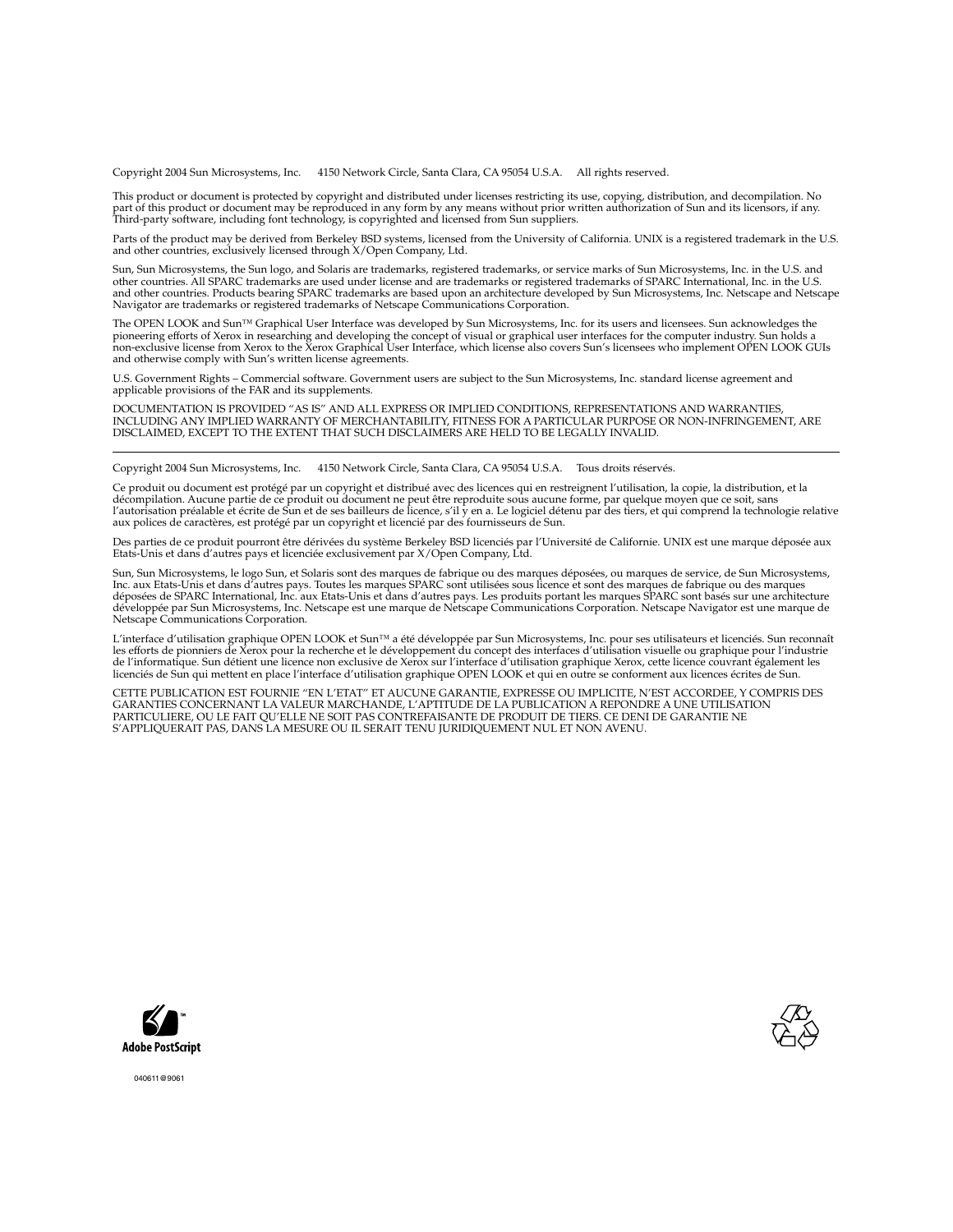# **Contents**

#### **[1 Sun Patch Manager 2.0 Runtime Issues and Bugs 5](#page-4-0)**

[Sun Patch Manager 2.0 Interoperability 5](#page-4-0)

[No Reboot Prompt Appears When Using the Browser Interface to Remove Kernel](#page-4-0) [Patches \(4960505\) 5](#page-4-0)

[Analysis Recommends a Patch That Cannot Be Applied Due to Patch Dependencies](#page-5-0) [and the Policy for Applying Patches \(5009098\) 6](#page-5-0)

Remote-mode smpatch add [Command Cannot Apply a Patch That Supports More](#page-6-0) [Than One Architecture \(5060647\) 7](#page-6-0)

[Errors Appear During the Patch Manager Postinstallation Reboot \(5061986\) 8](#page-7-0)

[Incomplete Definition of Dependency in the Online Glossary of the Browser Interface](#page-8-0) [\(5059959\) 9](#page-8-0)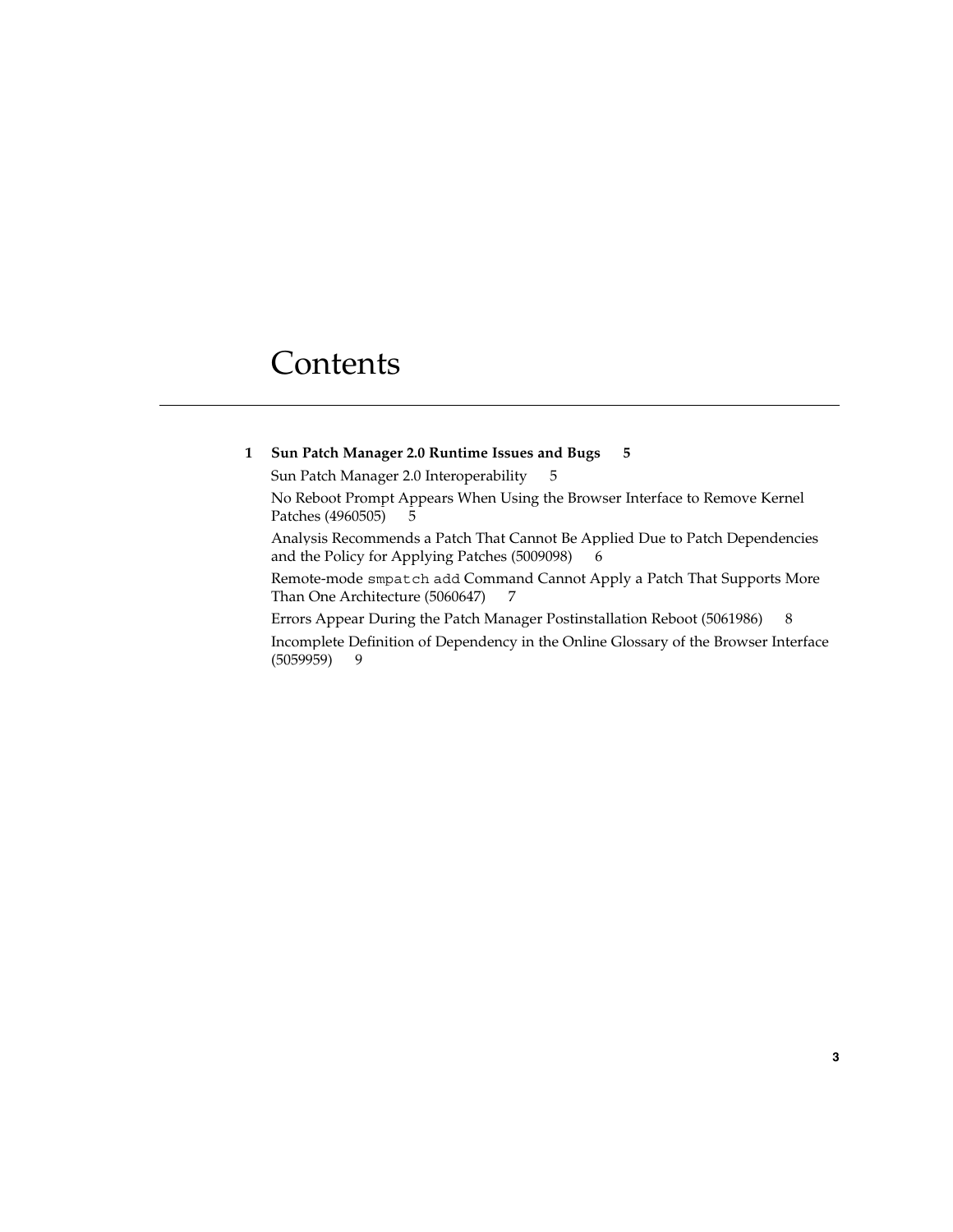Sun Patch Manager 2.0 Release Notes for the Solaris 9 Operating System • June 2004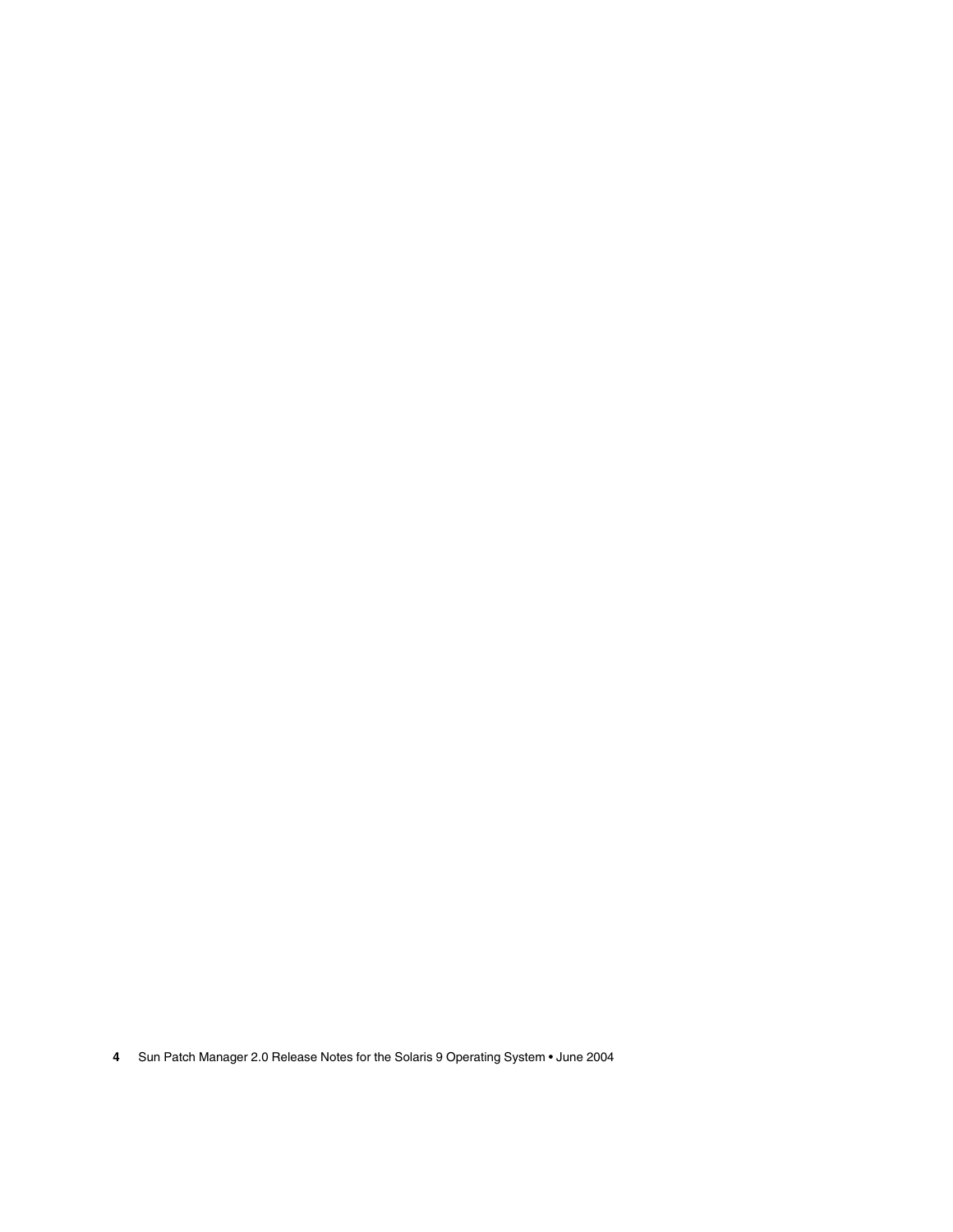#### <span id="page-4-0"></span>CHAPTER **1**

# Sun Patch Manager 2.0 Runtime Issues and Bugs

This chapter describes runtime issues and bugs that are known to be problems in the Sun™ Patch Manager 2.0 product (Patch Manager). Issues include information that you need to know about, including prerequisites, tips, troubleshooting hints, and bugs. Bugs are a subset of issues and include tracking numbers in parentheses.

### Sun Patch Manager 2.0 Interoperability

A system that runs Sun Patch Manager 2.0 can manage remote systems that run Patch Manager, including Solaris™ Patch Manager 1.0.

However, a system that runs an earlier version of Patch Manager, such as Solaris Patch Manager Base 1.*x* or Solaris Patch Manager 1.0, cannot manage a system that runs Sun Patch Manager 2.0.

Note that a Solaris 8 system cannot manage other systems or be managed by other systems, as there is no Solaris 8 CIM/WBEM support for Patch Manager.

### No Reboot Prompt Appears When Using the Browser Interface to Remove Kernel Patches (4960505)

Description: When you use the Sun Patch Manager 2.0 browser interface to apply a kernel patch, you are prompted to reboot the system to make the patch take affect.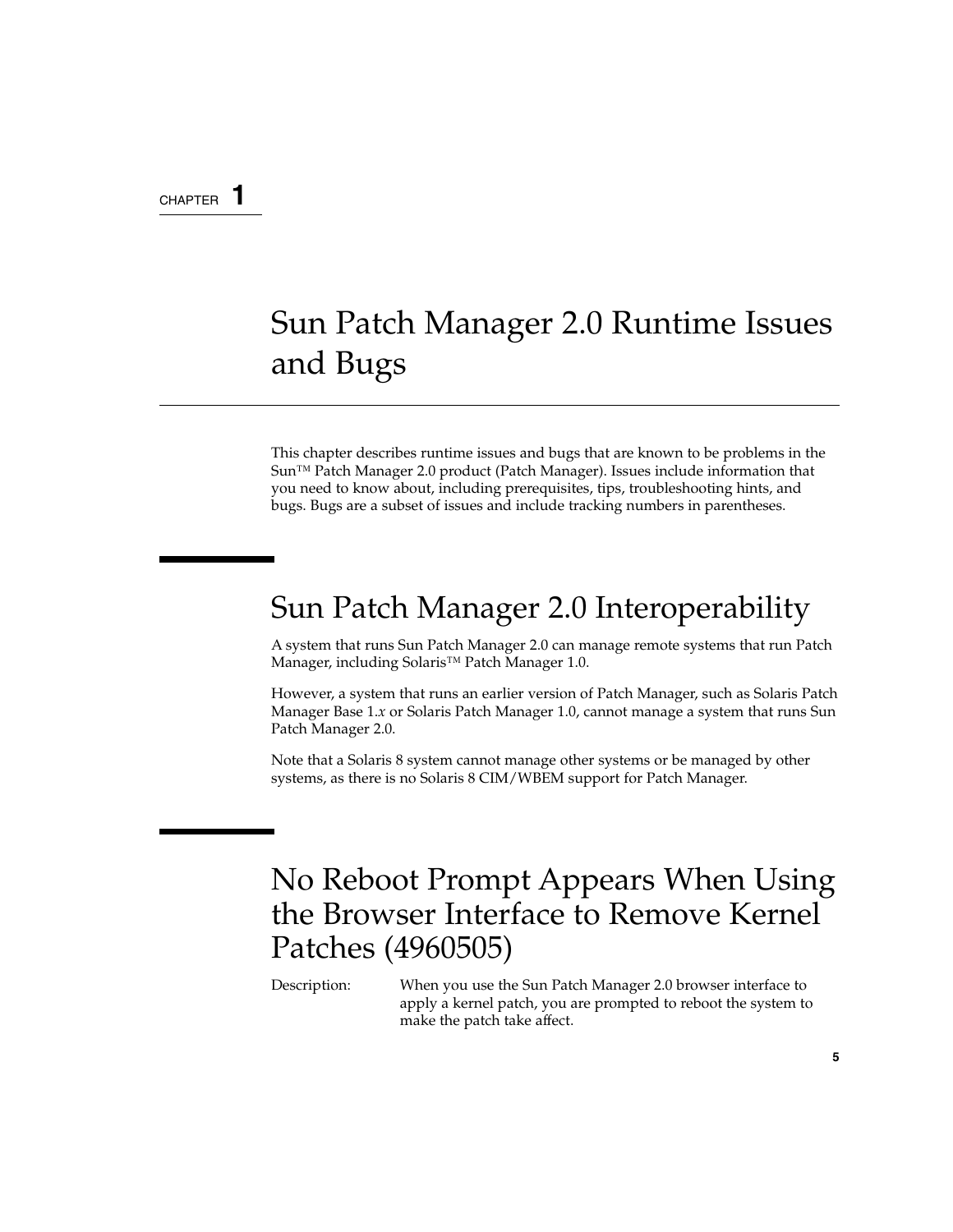However, when you use the browser interface to remove a kernel patch, you are not prompted to reboot the system.

<span id="page-5-0"></span>Workaround: After removing a kernel patch, manually reboot the system to bring the system to a stable state.

# Analysis Recommends a Patch That Cannot Be Applied Due to Patch Dependencies and the Policy for Applying Patches (5009098)

| Description: | Sometimes a patch analysis recommends a patch that cannot be<br>applied.                                                                                                                                                         |
|--------------|----------------------------------------------------------------------------------------------------------------------------------------------------------------------------------------------------------------------------------|
|              | This situation occurs when the following are true:                                                                                                                                                                               |
|              | The patch depends on a prerequisite patch that has been<br>obsoleted by another patch.<br>• The replacement prerequisite patch is not permitted to be<br>applied because it is prohibited by the policy for applying<br>patches. |
| Workaround:  | Do the following:                                                                                                                                                                                                                |
|              | 1. Manually apply the replacement prerequisite patch that is<br>prohibited by the policy for applying patches while the system<br>is in single-user mode.                                                                        |
|              | 2. Reboot the system.<br>3. Use smpatch or the browser interface to apply the patch that<br>was recommended by the analysis.                                                                                                     |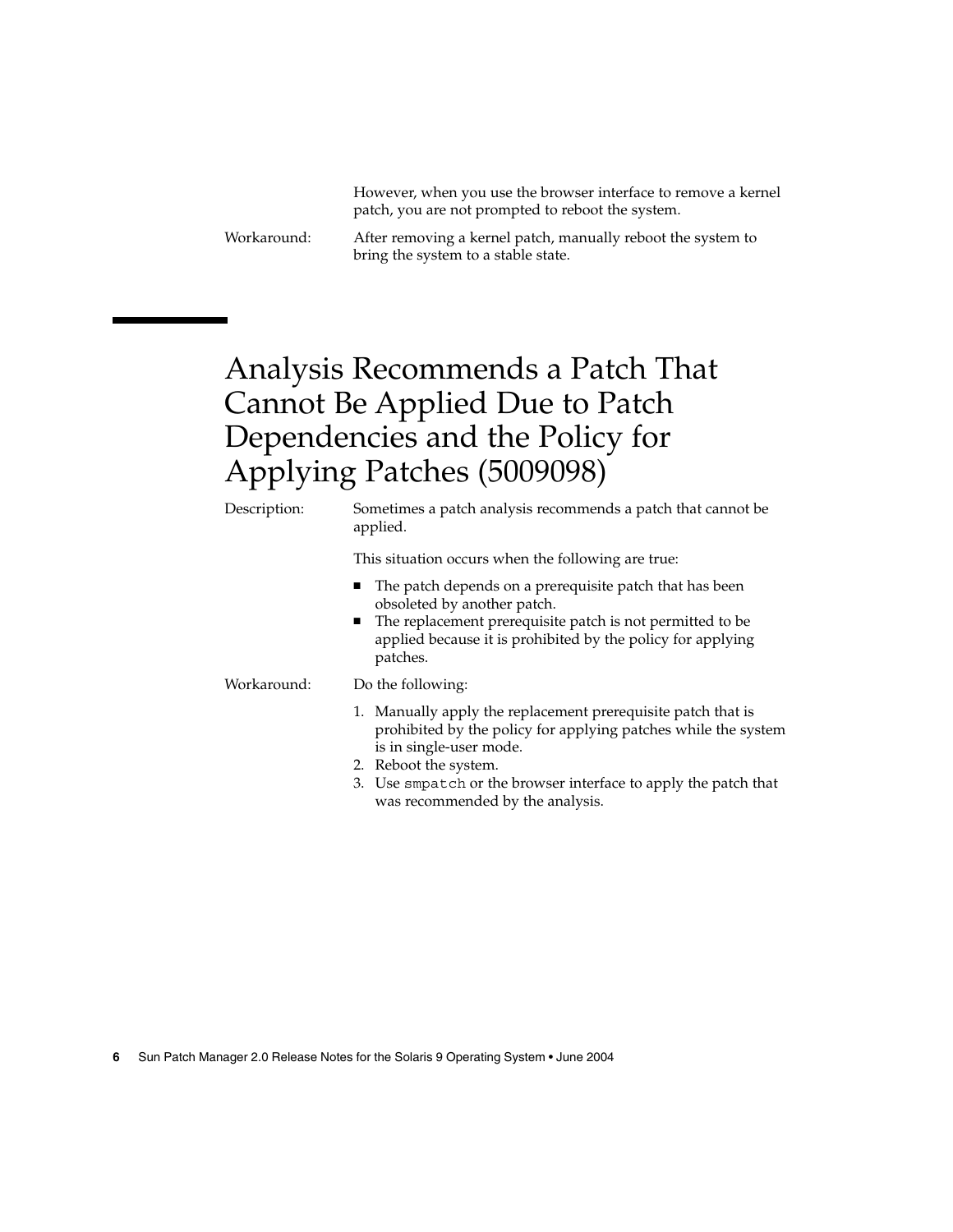# <span id="page-6-0"></span>Remote-mode smpatch add Command Cannot Apply a Patch That Supports More Than One Architecture (5060647)

| Description: | Some patches can be applied to systems that have different<br>architectures. For such patches, the architecture designation lists<br>each architecture that the patch supports. |
|--------------|---------------------------------------------------------------------------------------------------------------------------------------------------------------------------------|
|              | You cannot use the remote-mode smpatch add command to<br>apply this kind of a patch to a system.                                                                                |
|              | \$ smpatch add -u root -i 116126-03<br>Authenticating as user: root                                                                                                             |
|              | Type /? for help, pressing <enter> accepts the default<br/>denoted by [ ]</enter>                                                                                               |
|              | Please enter a string value for: password ::<br>Loading Tool: com.sun.admin.patchmgr.cli.PatchMgrCli<br>from mars                                                               |
|              | Login to mars as user root was successful.<br>Download of com.sun.admin.patchmgr.cli.PatchMgrCli<br>from mars was successful.                                                   |
|              | Target host architecture is i386. Patch 116126-03 is for<br>sparc i386 architecture.                                                                                            |
|              | No patches were installed with this command.                                                                                                                                    |
| Workaround:  | Use the local-mode smpatch add command to apply the patch to<br>the system.                                                                                                     |
|              | # smpatch add -i 116126-03<br>add patch 116126-03<br>Patch number 116126-03 has been successfully installed.                                                                    |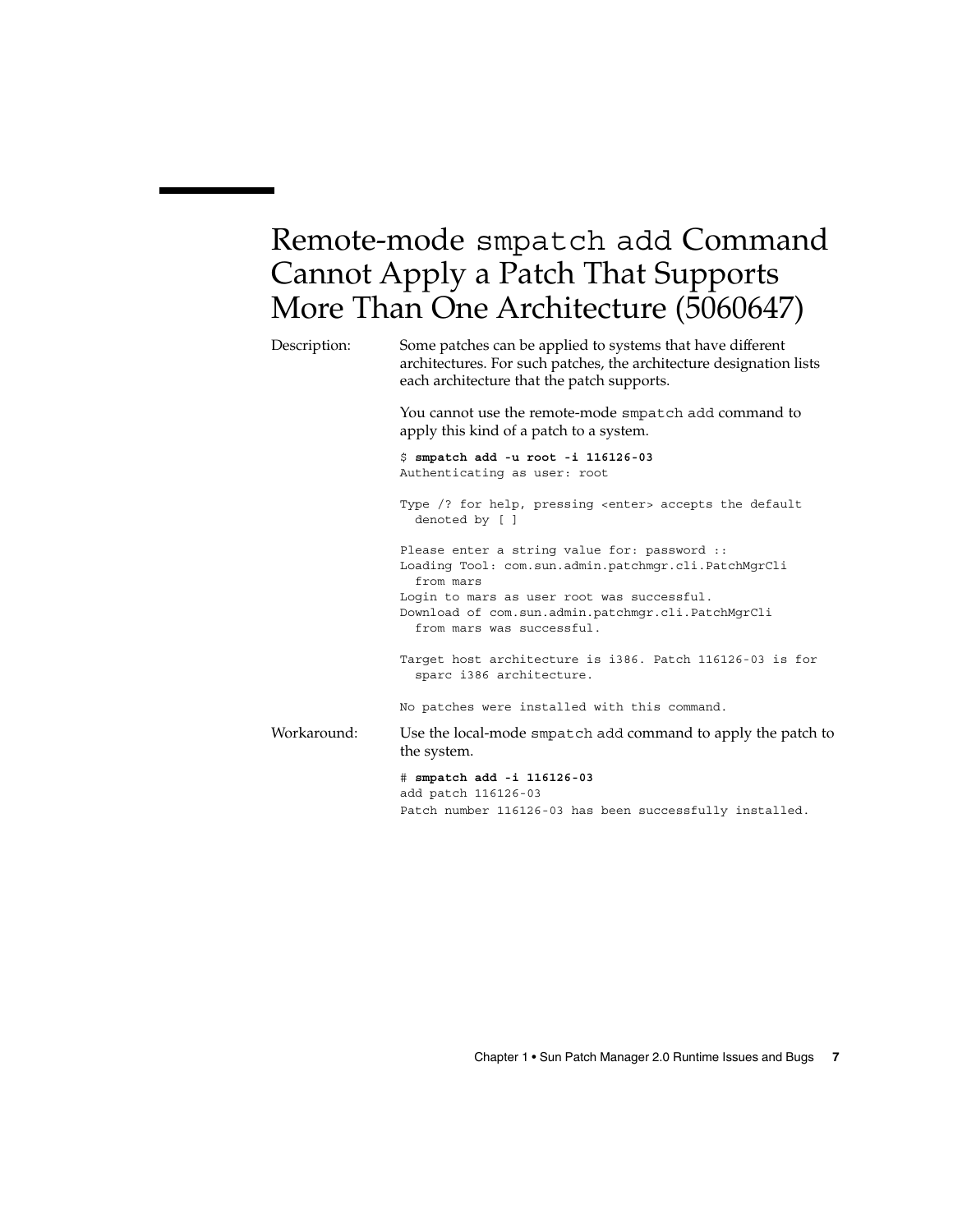# <span id="page-7-0"></span>Errors Appear During the Patch Manager Postinstallation Reboot (5061986)

Description: If your system has PatchPro 2.2 installed, the following error messages might appear on the console after you sucessfully install the entire Sun Patch Manager 2.0 product and reboot. These error messages will *only* appear once. Warning at line 5 in file /usr/sadm/lib/wbem/../../../../var/sadm/wbem/ logr/unregDir/pm1cfg/pm1cfg.unreg - compilation proceeding ... Semantic Error: The following exception was thrown by setInstance: CIM\_ERR\_NOT\_FOUND:Element "\\root\\system:Solaris\_ProviderPath.pathurl= \"file:///opt/SUNWsdb/lib/simpledb.jar\"" cannot be found. Adding instance of solaris providerpath Warning at line 8 in file /usr/sadm/lib/wbem/../../../../var/sadm/wbem/ logr/unregDir/pm1cfg/pm1cfg.unreg - compilation proceeding ... Semantic Error: The following exception was thrown by setInstance: CIM\_ERR\_NOT\_FOUND:Element "\\root\\system:Solaris\_ProviderPath.pathurl= \"file:///opt/SUNWppro/lib/patchpro.jar\"" cannot be found. Adding instance of solaris providerpath Warning at line 11 in file /usr/sadm/lib/wbem/../../../../var/sadm/wbem/ logr/unregDir/pm1cfg/pm1cfg.unreg - compilation proceeding ... Semantic Error: The following exception was thrown by setInstance: CIM\_ERR\_NOT\_FOUND:Element "\\root\\system:Solaris\_ProviderPath.pathurl= \"file:///opt/SUNWapcy/lib/authpcy.jar\"" cannot be found. Compilation succeeded. Cause: These errors appear if the PatchPro 2.2 software was installed on

your system and you never ran the smpatch command.

- 
- **8** Sun Patch Manager 2.0 Release Notes for the Solaris 9 Operating System June 2004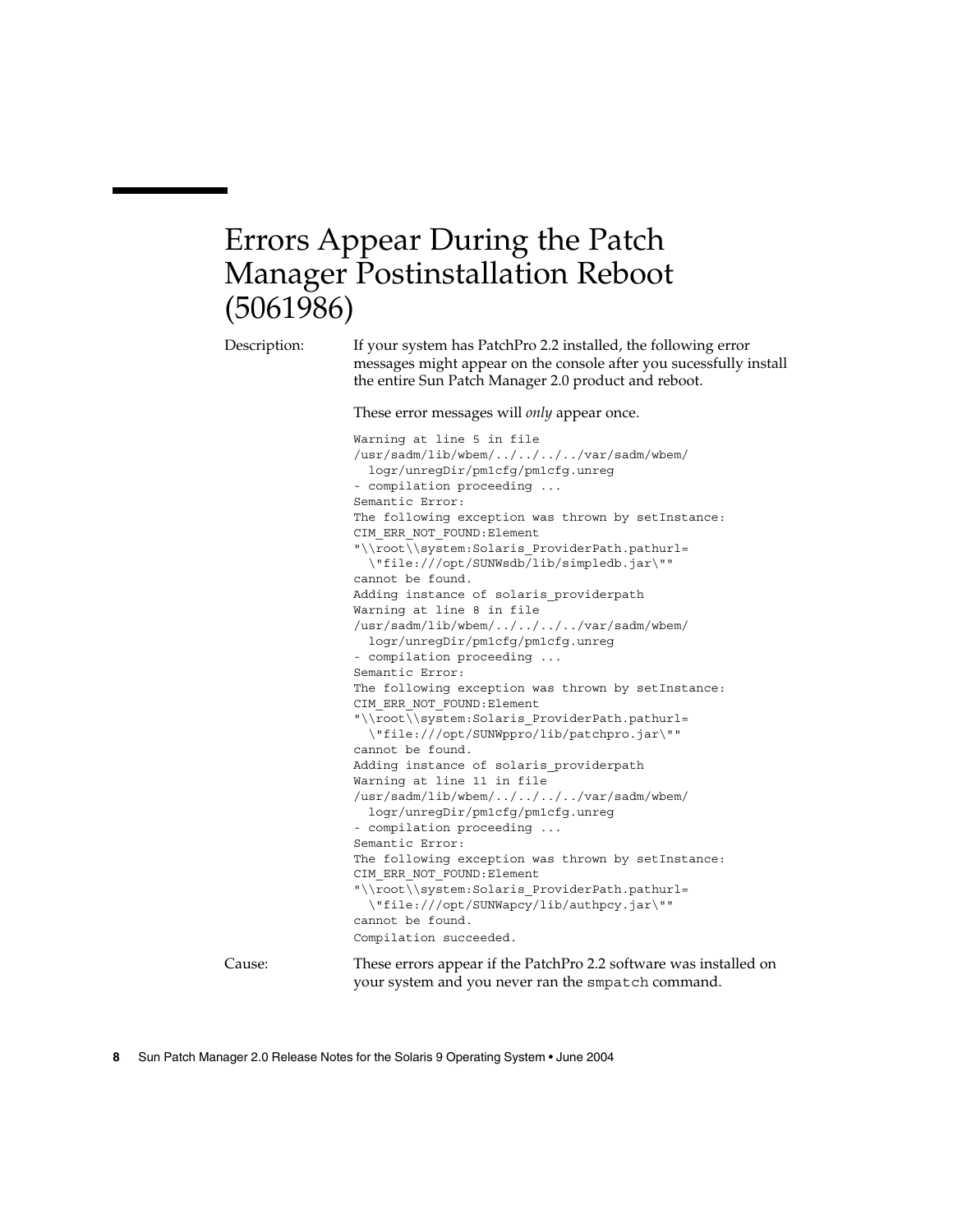In this case, the CIM database has not stored a classpath entry for the unbundled libraries, which causes the CIM\_ERR\_NOT\_FOUND errors.

Later, when Patch Manager is installed, the Patch Manager installation program attempts to remove obsolete classpath entries from CIM.

<span id="page-8-0"></span>Workaround: Ignore these error messages.

# Incomplete Definition of Dependency in the Online Glossary of the Browser Interface (5059959)

Description: The definition of dependency in the online glossary, which you access from the Patch Manager browser interface, is incomplete.

The definition should read as follows:

See patch dependency.

Chapter 1 • Sun Patch Manager 2.0 Runtime Issues and Bugs **9**